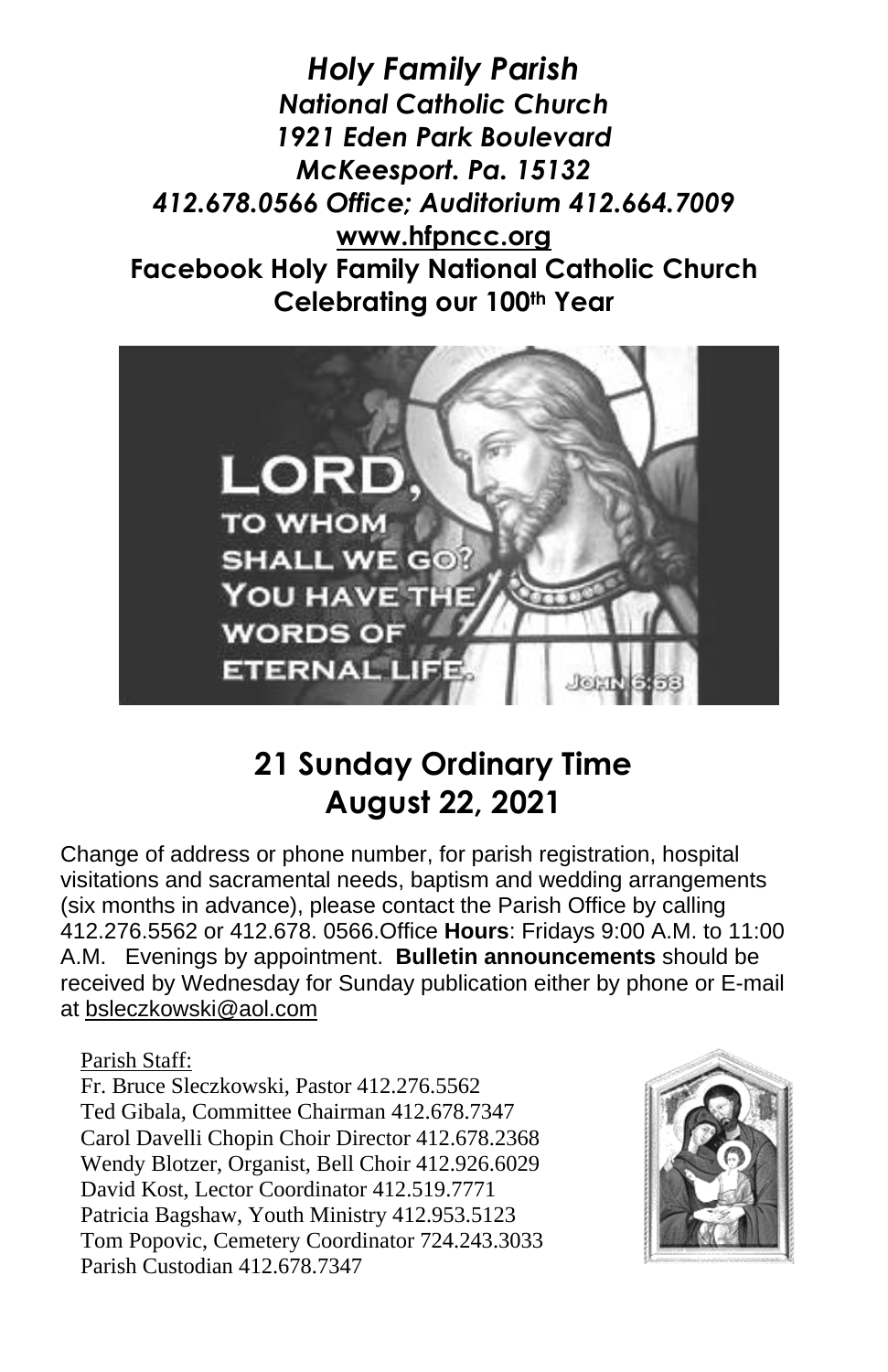### **THIS WEEK**

**Sunday, August 21 2021 21 Ordinary Time** Holy Mass 9:00 A.M. **+Gwen Stocks** Int. Helen Mulac **+Paul Yonek** Int. Bob & Janet Yonek

## **Sunday, August 29 2021 22 Ordinary Time**

*Youth Sunday, Special envelope for Youth Programing* Holy Mass 9:00 A.M. **+Anthony Palko** Int. Frances Palko **+Betty Eads** Int. David & Sandy Kost

# **Condolences**

*Holy Family extends its sympathies and love to the family of +Robert S. Popovic whose funeral was held this past week and to Martha Krusienski whose sister Betty Eads funeral was held in Connecticut. Eternal rest grant to them Lord and let the perpetual light shine upon them. May they rest in peace. Amen.*

*In conjunction with the state regulations and in accordance with our bishops, masks will not be required for Holy Mass attendance. Masks can be worn at the discretion of the individual. We ask that you keep to all safety precautions. Eucharist will be distributed by intinction, body and blood. Those who desire to receive the Eucharist in both species are to nod their heads upon approaching the sanctuary, otherwise communion will be given by the consecrated host only.*

### **Welcome Back**

With the first Sunday in September, we will begin celebrating Holy Mass at 9:00 AM & 11:00 AM with the hopes of returning to a sense of normalcy to our parish life where we can reactivate our parish organizations and catechetics and continue building God's Kingdom. CDC guidelines will continue to be in place.

*We thank Mary Ann Warholak who was our guest organist the past two week. God bless you for the Music Ministry that you provide to the Church.*